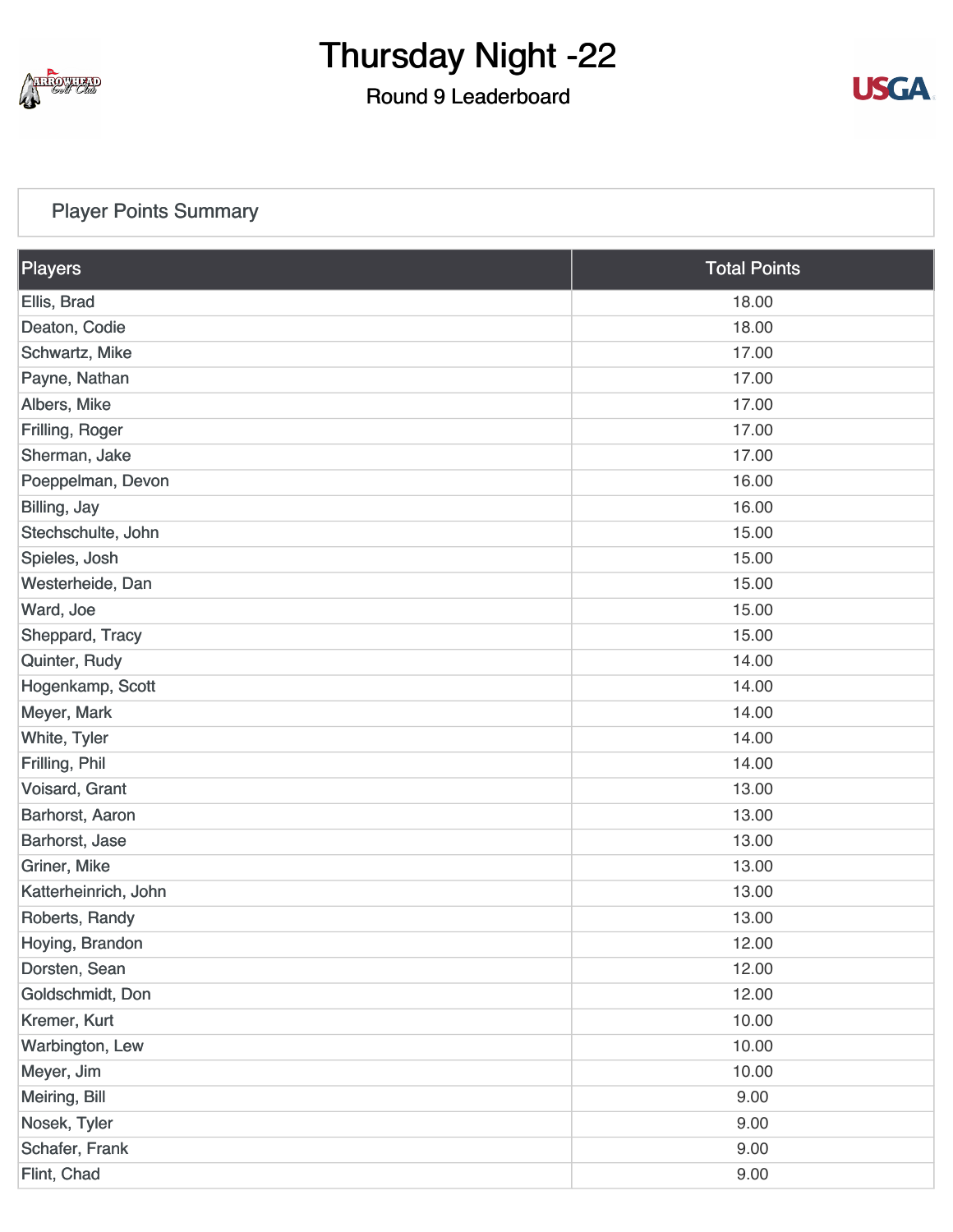

#### Round 9 Leaderboard



| Stubbs, Jim         | 9.00   |
|---------------------|--------|
| Dwenger, Dan        | 9.00   |
| Oldiges, Mark       | 8.00   |
| Raible, Jeff        | 8.00   |
| Sheppard, Jim       | 8.00   |
| Griner, Terry       | 8.00   |
| Suerst, Josh        | 8.00   |
| Schmitmeyer, Doug   | 7.00   |
| Echols, Mark        | 7.00   |
| Meyer, Rick         | 7.00   |
| Dwenger, Ben        | 7.00   |
| Moeller, Roland     | 7.00   |
| Brown, Clay         | 6.00   |
| Spaugy, Derek       | 6.00   |
| Davis, Jeff         | 5.00   |
| Sherman, Adam       | 5.00   |
| Moore, Jeremy       | 5.00   |
| Heuker Jr, Ed       | 5.00   |
| Theis, Bob          | 5.00   |
| Riethman, Ron       | 4.00   |
| Clune, Charlie      | 4.00   |
| <b>Total Points</b> | 616.00 |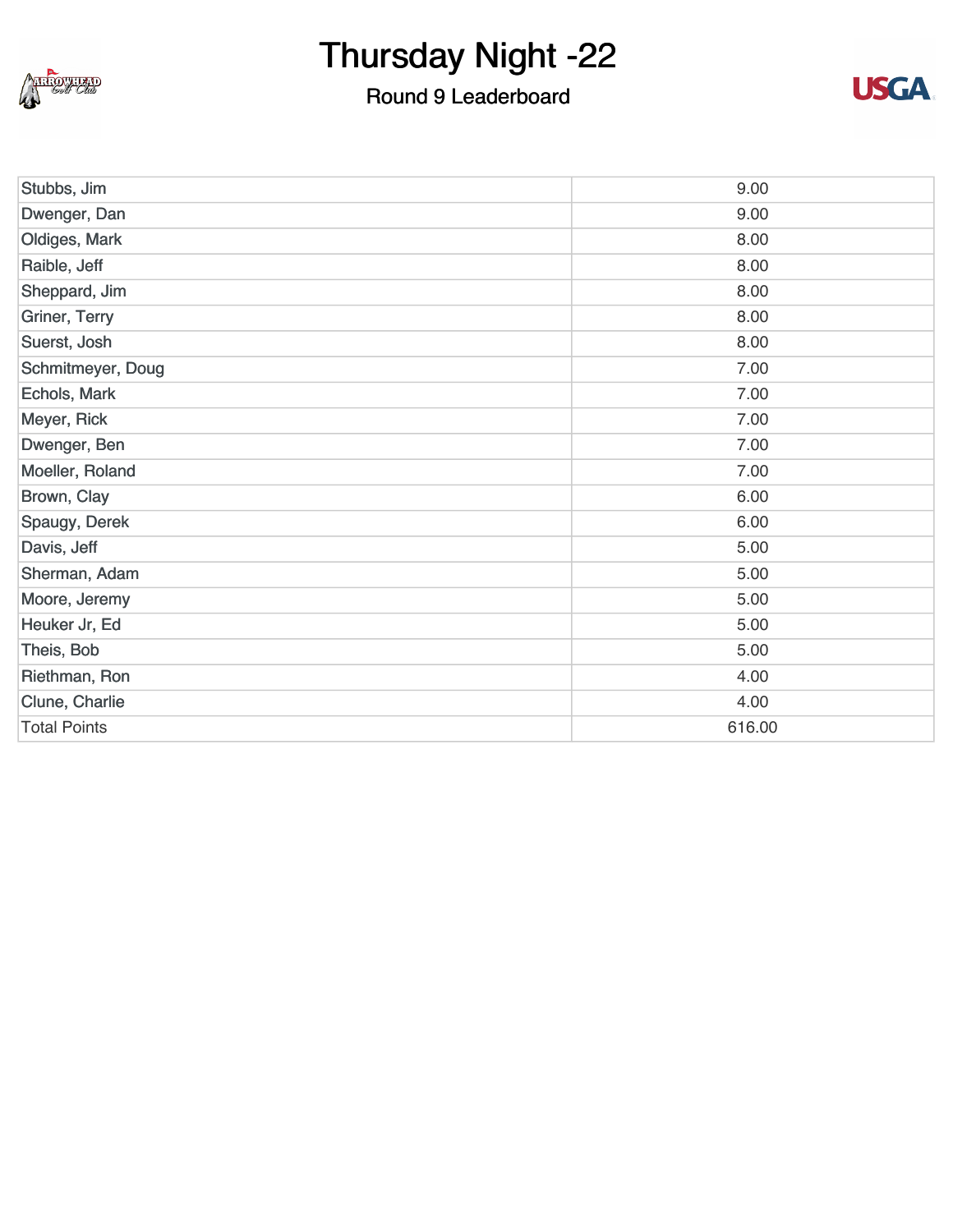

#### Round 9 Leaderboard



#### [Team Points Summary](https://static.golfgenius.com/v2tournaments/team_points?league_id=8410389304542504110&round_id=8410393925524661731)

| $\overline{\text{Teams}}$   | <b>Total Points</b> |
|-----------------------------|---------------------|
| <b>Fore Play</b>            | 58.00               |
| <b>Logan Services</b>       | 50.00               |
| <b>Spieles Chiropractic</b> | 49.00               |
| <b>Progress Tool</b>        | 48.00               |
| <b>Barhorst Woodworks</b>   | 45.00               |
| <b>Bruckens</b>             | 45.00               |
| <b>Gilbert Station</b>      | 45.00               |
| <b>Bernhold Insurance</b>   | 43.00               |
| Jackson 5                   | 43.00               |
| <b>Meyer Garage</b>         | 43.00               |
| Tom-Jerry                   | 40.00               |
| F & C Trucking              | 39.00               |
| <b>Nitro Roofing</b>        | 38.00               |
| <b>Buschur Electric</b>     | 30.00               |
| <b>Total Points</b>         | 616.00              |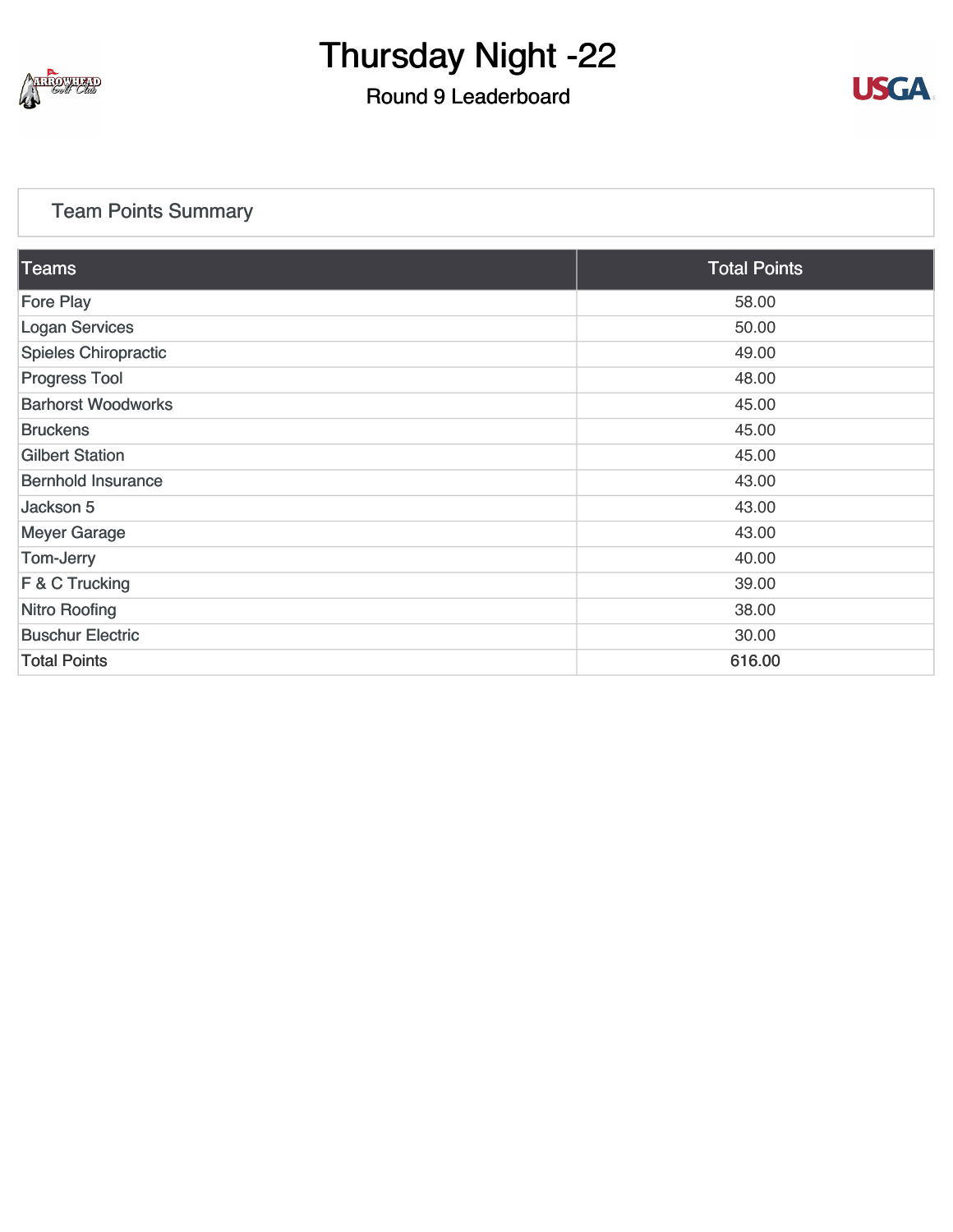

Round 9 Leaderboard



[League Play](https://static.golfgenius.com/v2tournaments/8410488375143835133?called_from=&round_index=9)

| <b>Points</b> | Player                                         | Match             | Player                                     | <b>Points</b> |
|---------------|------------------------------------------------|-------------------|--------------------------------------------|---------------|
| 13.00         | <b>Bruckens (Voisard, Grant)</b><br>08/10/2001 | <b>Tied</b>       | Bernhold Insurance (Meiring, Bill)         | 9.00          |
| 5.00          | Bruckens (Davis, Jeff)                         | 3 & 2             | Bernhold Insurance (Sherman, Jake)         | 17.00         |
| 15.00         | <b>Bruckens (Sheppard, Tracy)</b>              | 2 up              | Bernhold Insurance (Schmitmeyer, Doug)     | 7.00          |
| 12.00         | <b>Bruckens (Goldschmidt, Don)</b>             | 1 up              | Bernhold Insurance (Meyer, Jim)            | 10.00         |
| 9.00          | Meyer Garage (Nosek, Tyler)                    | <b>Tied</b>       | Barhorst Woodworks (Barhorst, Aaron)       | 13.00         |
| 17.00         | Meyer Garage (Frilling, Roger)                 | 3 & 1             | <b>Barhorst Woodworks (Moore, Jeremy)</b>  | 5.00          |
| 9.00          | Meyer Garage (Schafer, Frank)                  | <b>Tied</b>       | Barhorst Woodworks (Barhorst, Jase)        | 13.00         |
| 8.00          | Meyer Garage (Griner, Terry)                   | 1 up              | <b>Barhorst Woodworks (Frilling, Phil)</b> | 14.00         |
| 7.00          | F & C Trucking (Echols, Mark)                  | 5 & 3             | Spieles Chiropractic (Spieles, Josh)       | 15.00         |
| 16.00         | F & C Trucking (Billing, Jay)                  | 3 & 2             | Spieles Chiropractic (Brown, Clay)         | 6.00          |
| 6.00          | F & C Trucking (Spaugy, Derek)                 | 281               | Spieles Chiropractic (Poeppelman, Devon)   | 16.00         |
| 10.00         | F & C Trucking (Warbington, Lew)               | 1 up              | Spieles Chiropractic (Hoying, Brandon)     | 12.00         |
| 13.00         | Gilbert Station (Katterheinrich, John)         | <b>Tied</b>       | Jackson 5 (Stubbs, Jim)                    | 9.00          |
| 14.00         | <b>Gilbert Station (Meyer, Mark)</b>           | $1 \overline{up}$ | Jackson 5 (Oldiges, Mark)                  | 8.00          |
| 8.00          | Gilbert Station (Sheppard, Jim)                | 1 up              | Jackson 5 (Hogenkamp, Scott)               | 14.00         |
| 10.00         | <b>Gilbert Station (Kremer, Kurt)</b>          | 281               | Jackson 5 (Dorsten, Sean)                  | 12.00         |
| 8.00          | <b>Buschur Electric (Raible, Jeff)</b>         | 1 up              | Fore Play (White, Tyler)                   | 14.00         |
| 4.00          | <b>Buschur Electric (Clune, Charlie)</b>       | 4 & 3             | Fore Play (Ellis, Brad)                    | 18.00         |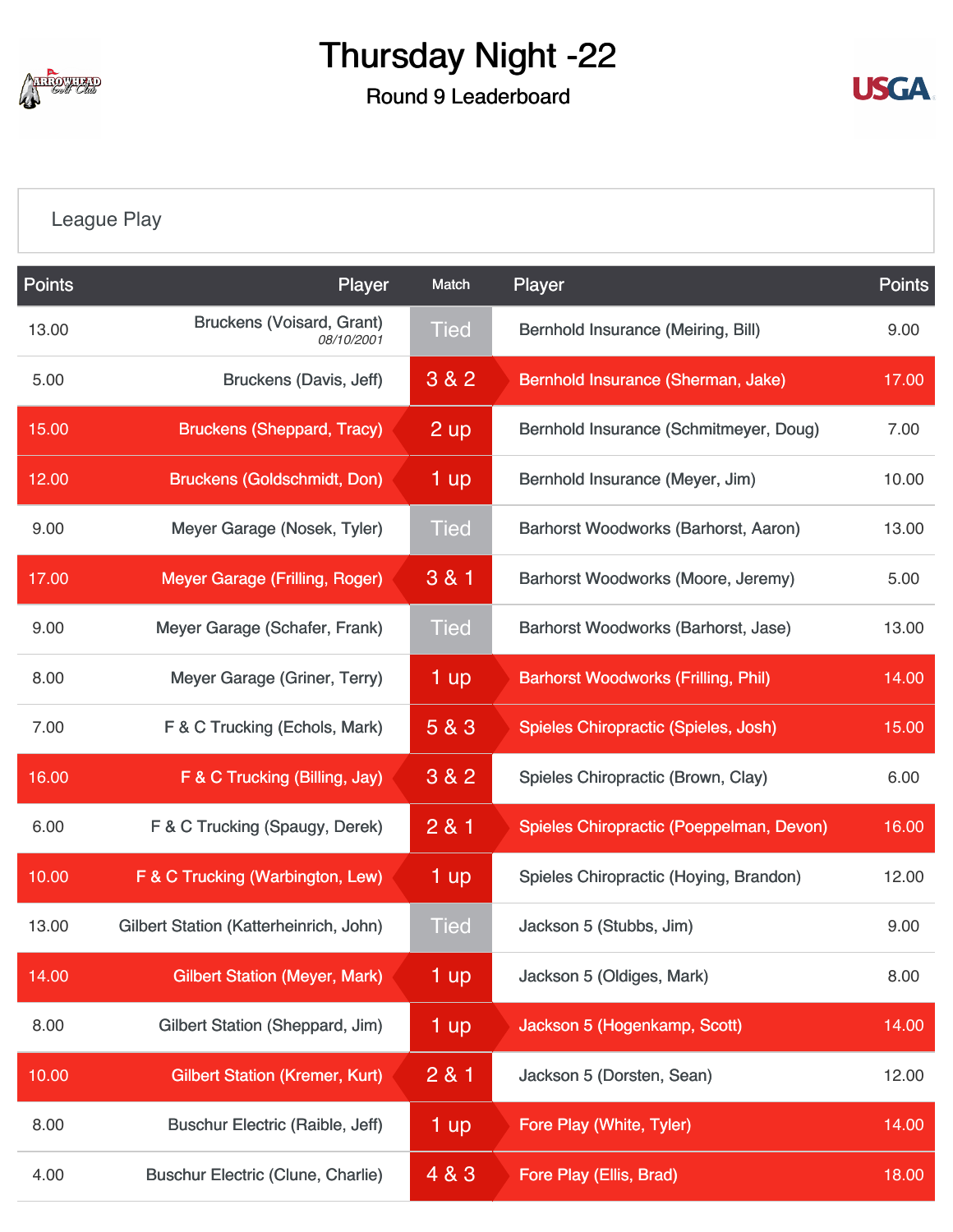

#### Round 9 Leaderboard



| 4.00                           | Buschur Electric (Riethman, Ron)        | 4 & 2       | Fore Play (Deaton, Codie)        | 18.00 |
|--------------------------------|-----------------------------------------|-------------|----------------------------------|-------|
| 14.00                          | <b>Buschur Electric (Quinter, Rudy)</b> | 4 & 2       | Fore Play (Suerst, Josh)         | 8.00  |
| 5.00                           | Progress Tool (Sherman, Adam)           | 4 & 2       | Tom-Jerry (Schwartz, Mike)       | 17.00 |
| 15.00                          | Progress Tool (Westerheide, Dan)        | 2 up        | Tom-Jerry (Dwenger, Ben)         | 7.00  |
| 15.00                          | Progress Tool (Stechschulte, John)      | 2 up        | Tom-Jerry (Moeller, Roland)      | 7.00  |
| 13.00                          | Progress Tool (Griner, Mike)            | <b>Tied</b> | Tom-Jerry (Dwenger, Dan)         | 9.00  |
| 13.00                          | Logan Services (Roberts, Randy)         | <b>Tied</b> | Nitro Roofing (Flint, Chad)      | 9.00  |
| 5.00                           | Logan Services (Theis, Bob)             | 4 & 3       | Nitro Roofing (Payne, Nathan)    | 17.00 |
| 17.00                          | Logan Services (Albers, Mike)           | $3 & 8 & 1$ | Nitro Roofing (Heuker Jr, Ed)    | 5.00  |
| 15.00                          | Logan Services (Meyer, Rick)            | 4 & 2       | <b>Nitro Roofing (Ward, Joe)</b> | 7.00  |
| Total Points Allocated: 616.00 |                                         |             |                                  |       |